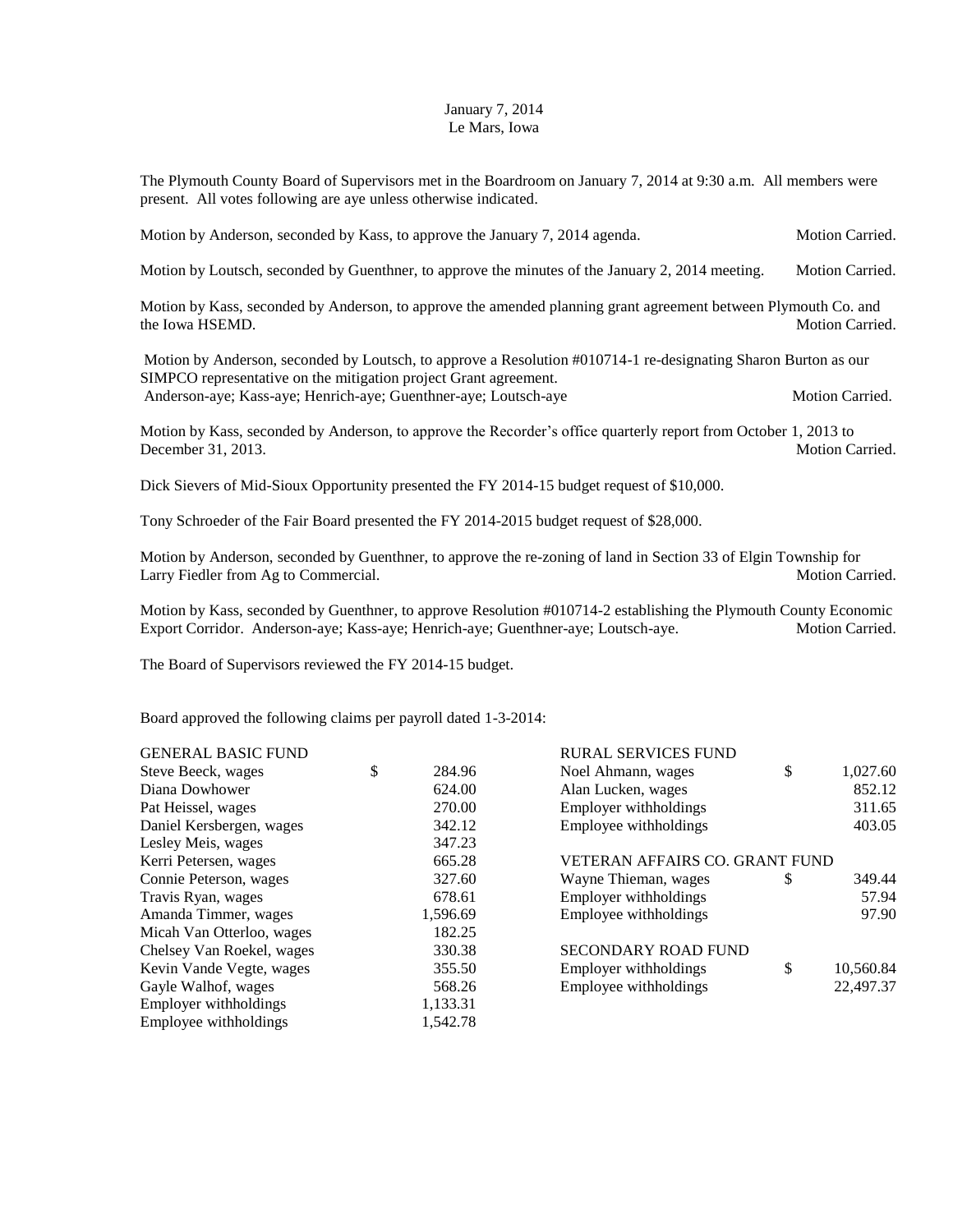Board approved the following claims per warrant register on 1-7-2014:

| <b>GENERAL BASIC FUND</b> |  |  |  |
|---------------------------|--|--|--|
|                           |  |  |  |

| <b>GENERAL BASIC FUND</b>                           |                    | \$<br>Nick McKee, health ins. reimb.                  | 25.40     |
|-----------------------------------------------------|--------------------|-------------------------------------------------------|-----------|
| \$<br>Akron Hometowner, publications                | 376.43             | MidAmerican Energy, utilities                         | 5,555.35  |
| Scott Allen, meal                                   | 10.68              | Mid-States Organized Crime, membership                | 100.00    |
| Barry Becker Drywall, outside labor                 | 567.50             | Loren Mosterd, health insurance reimb.                | 497.14    |
| Craig Bartolozzi, health insurance reimb.           | 34.57              | Motor Inn, 2014 Charger                               | 25,554.00 |
| Cole Beitelspacher, cell phone allowance            | 60.00              | O'Keefe Elevator, maintenance                         | 484.08    |
| Bomgaars, supplies                                  | 42.37              | Amy Oetken, mileage & parking                         | 53.51     |
| Bomgar Corp, support renewal                        | 1,797.00           | Office Elements, copy contract                        | 45.45     |
| Robert B. Brock, legal representation               | 336.00             | Office System, quarterly copy contract                | 172.60    |
| Campbell's Electric, sign light                     | 150.00             | Shawn Olson, lights for 3rd floor remodel             | 1,330.00  |
| Carpenter Uniform, uniforms                         | 49.98              | Perkins, office supplies                              | 502.18    |
| Elizabeth Carroll, mileage reimb.                   | 30.82              | Ply Co Board of Health, pass thru grant               | 7,110.55  |
| CBM Food Service, inmate meals                      | 5,101.80           | Ply Co Sheriff, transports/criminal fees              | 1,297.60  |
| CDW Government, outlets                             | 8.96               | Ply Co Treasurer, flex benefit reimb.                 | 216.31    |
| Century Link, phone                                 | 12.54              | Premier Comm., phone                                  | 844.00    |
| Crittenton Center, juvenile shelter care            | 1,259.55           | Presto-X-Co, pest control                             | 155.73    |
| Culligan Water, R/O system                          | 143.00             | Primebank, safe deposit box rental                    | 12.00     |
| CWD, kitchen supplies                               | 70.09              | Heidi Rasmussen, health insurance reimb.              | 405.04    |
| Des Moines Stamp, stamps                            | 113.10             | Darin Raymond, misc. reimbursements                   | 763.59    |
| Dan DeVos, outside labor                            | 140.00             | Northwest REC, power                                  | 585.33    |
| Drivers License Guide, passport guide               | 29.95              | Red's Printing, printed envelopes                     | 218.57    |
| Electrical Automation, parts & labor                | 7,065.94           | Remsen Bell, publications                             | 276.36    |
| Family Pharmacy, inmate meds                        | 257.06             | Jill Renken, health insurance reimb.                  | 11.74     |
| Stacey Feldman, misc. reimbursements                | 162.69             | LeMont Schmid, mow pioneer cemetery                   | 60.00     |
| FP Mailing Solutions, postal meter ink cart.        | 214.51             | Schwader Rentals, rent assistance                     | 450.00    |
| Frontier, phone                                     | 1,009.28           | Sherwin Williams, supplies                            | 155.68    |
| Fulton Comm., add phone line                        | 385.50             | Sioux City Journal, subscription                      | 140.00    |
| Galls, uniform                                      | 103.48             | Sioux Sales Co, uniforms                              | 85.90     |
| Glenn's Copier, office supplies                     | 192.86             | Southern Sioux Co RWS, water                          | 51.98     |
| Jolynn Goodchild, mileage, cell phone               | 160.28             | Total Sales, vehicle repairs                          | 285.97    |
| Govconnection, software, hardware supplies 1,225.19 |                    | TREAT AMERICA, meals for jail school                  | 36.80     |
| Great Plains Locator, locating service              | 200.00             | U.S. Postal Service, postage                          | 648.00    |
| Hardware Hank, lockset                              | 36.48              | Union Co Sheriff, service fee                         | 33.00     |
| Russ Hobson, health insurance reimb.                | 35.68              | Union Co Electric Coop, tower                         | 118.54    |
| Arnold Hummel, rent assistance                      | 200.00             | U.S. Cellular, cell phone                             | 52.51     |
| IMWCA, work comp premium                            | 23,385.00          | U.S.P.C.A., membership                                | 50.00     |
| Indoff, office supplies                             | 81.92              | Van's Sanitation, garbage pickup                      | 167.48    |
| Iowa Co. Recorder Assoc., recertification           | 50.00              | Verizon, cell phone                                   | 643.60    |
| Iowa DOT, DL sales                                  | 88.00              | VISA, misc. Sheriff's expenses                        | 1,174.80  |
| Iowa Dept of Public Safety, gun permits             | 205.00             | Wal-Mart, supplies                                    | 224.64    |
| Iowa Dept of Transportation, salvage title          | 10.00              | West Payment Center, court library                    | 1,016.53  |
| Iowa Natural Heritage, membership                   | 125.00             | Woodbury Co. Sheriff, service fees                    | 45.28     |
| ISAC, meeting registrations                         | 305.00             | Wright Express, fuel                                  | 4,718.88  |
| Jack's Uniforms, uniform                            | 331.20             | YES Center, juvenile shelter care                     | 1,200.00  |
| Kingsley News, publish road vacation                | 82.04              |                                                       |           |
| Krista Koster, mapping                              | 325.00             | MH-DD SERVICES FUND                                   |           |
|                                                     |                    | -S                                                    | 300.00    |
| Trish Kunkel, cleaning services                     | 2,040.00<br>658.62 | Jim Bybee Law, legal representation                   |           |
| Lampert Lumber, supplies                            |                    | Katie Moir Counseling, treatment                      | 1,080.00  |
| City of LeMars, water/sewer                         | 42.07              | Sharon Nieman, office supplies                        | 160.00    |
| LeMars Agri Center, softener salt                   | 185.71             | Plains Area Mental Hlth, outpatient service 34,512.00 |           |
| Chamber of Commerce, membership                     | 85.00              | Ply Co Sheriff, transports                            | 641.97    |
| LeMars Daily Sentinel, publications                 | 615.15             | Pride Group, comm. based living                       | 16,975.65 |
| L3 Communications, repair vehicle camera            | 523.40             |                                                       |           |
| Mail Services, MV print/postage                     | 770.14             | RURAL SERVICES BASIC FUND                             |           |
| Matt Parrott, checks                                | 294.96             | Noel Ahmann, mileage<br>\$                            | 256.68    |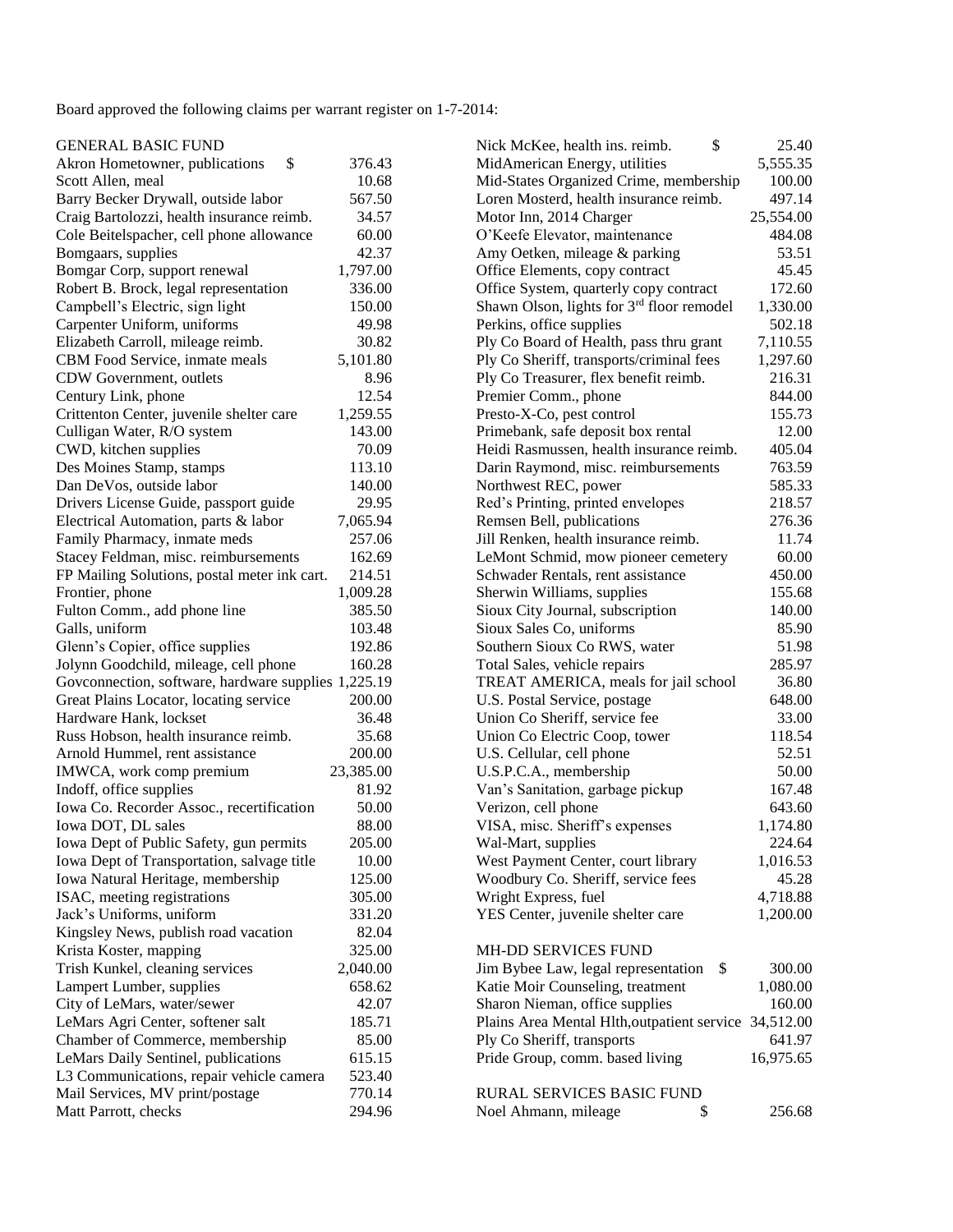| Akron Ambulance, 3 <sup>rd</sup> qtr allocation \$   | 2,911.25   | \$<br>Midwest Lubricants, fuel          | 2,411          |
|------------------------------------------------------|------------|-----------------------------------------|----------------|
| Frontier, phone                                      | 16.66      | Midwest Wheel, parts                    | 225            |
| Hinton Ambulance, 3rd qtr allocation                 | 1,315.50   | Overhead Door, buildings                | 511            |
| City of Kingsley, 3 <sup>rd</sup> qtr allocation     | 1,761.75   | City of Oyens, sundry                   | 40             |
| LeMars Ambulance, 3rd qtr allocation                 | 11,562.75  | Pioneer Research, paint                 | 552            |
| Merrill Rescue, 3 <sup>rd</sup> qtr allocation       | 500.00     | U.S. Postal Service, postage box rental | 106            |
| O.C. Sanitation, Brunsville recycling                | 62.40      | Premier Comm., phone                    | 44             |
| Oyens Fire, $3rd$ qtr allocation                     | 500.00     | Rental, Sales & Service, parts          | 34             |
| Ply Co. Fair, $2nd$ 1/2 allocation                   | 10,000.00  | Ricks' Septic Service, grounds          | 175            |
| Ply Co Solid Waste, assessment/hauling               | 14,136.41  | Rolling Oil, fuel                       | 3,157          |
| Remsen Ambulance, 3 <sup>rd</sup> qtr allocation     | 2,698.75   | Route 3 Tire, tires                     | 1,001          |
| Van's Sanitation, recycling dumpster                 | 60.00      | Southern Sioux Co. RWS, water           | 51             |
|                                                      |            | Stan Houston Equipment, parts           | 117            |
| <b>LOCAL OPTION SALES TAX FUND</b>                   |            | Star Energy, buildings                  | 424            |
| \$<br>Oyens Veteran Memorial, grant                  | 114.38     | Luke Steeg, outside labor               | 90             |
| Remsen Heritage Museum, grant                        | 3,448.50   | Steffen, parts                          | 63             |
|                                                      |            | Total Sales, parts                      | 436            |
| <b>CO.ATTORNEY COLLECTION INCENTIVE FUND</b>         |            | Treasurer, State of Iowa, quarries fee  | 70             |
| \$<br>The Glass Shack, glass for desks               | 845.74     | Van's Sanitation, garbage pickup        | 50             |
|                                                      |            | Verizon, cell phone                     | 175            |
| SECONDARY ROAD FUND                                  |            | Vermeer Sales, parts                    | 38             |
| \$<br>City of Akron, utilities                       | 108.00     | Wagner Auto, parts                      | 241            |
| Allied Oil, tires                                    | 4,069.42   | Wal-Mart, supplies                      | 224            |
| Aramark, floor mats                                  | 474.81     | Casey Westergard, quarries              | 1,469          |
| Best Western, lodging                                | 1,084.16   | Carl Westergard, quarries               | 1,469          |
| Bomgaars, parts                                      | 1,140.06   | Ziegler Inc, parts                      | 1,548          |
| Burke Engineering, buildings                         | 333.70     |                                         |                |
| Cenex, fuel                                          | 175.50     | FORFEITURE, DARE, RESERVES FUND         |                |
| Charlies, fuel                                       | 1,281.60   | Cleary Building, shooting range bldg \$ | 2,335          |
| Craig Christman, mileage                             | 129.72     | Wal-Mart, supplies                      | 333            |
| Cornhusker Inc, parts                                | 501.98     |                                         |                |
| DeWild Grant Reckert, Merrill constr. project 667.64 |            | LOCAL EMERGENCY MANAGEMENT FUND         |                |
| Hardware Hank, parts                                 | 17.94      | LeMars Truck Stop, fuel<br>\$           | 103            |
| Farmers Coop-Craig, fuel                             | 525.45     | Gary Junge, office equipment            | 119            |
| Farmers Coop-Hinton, fuel                            | 5,347.24   | City of LeMars, water/sewer             | 31             |
| Force America, parts                                 | 375.12     | MidAmerican Energy, utilities           | 180            |
| Frontier, phone                                      | 354.97     | Susemihl's, vehicle service             | 52             |
| Family Medicine Clinic, safety                       | 127.00     |                                         |                |
| Glenn's Copier, supplies                             | 3.49       | <b>ASSESSOR AGENCY FUND</b>             |                |
| Gus Pech Mfg, welding supplies                       | 32.30      | \$<br>Des Moines Stamp, dater           | 7 <sub>C</sub> |
| Higman Sand, materials                               | 4,486.05   | Frontier, phone                         | 1              |
| Bob Hughes, mileage                                  | 12.88      | Kingsley News, subscription             | 3 <sup>0</sup> |
| ICON, filters                                        | 55.98      | Perkins Office, supplies                | S              |
| Indoff, supplies                                     | 646.81     |                                         |                |
| Interstate Battery, batteries                        | 109.95     | E911 FUND                               |                |
| Iowa Prison Industries, signs                        | 2,681.90   | \$<br>Century Link, data connections    | 605            |
| ISU, training                                        | 1,800.00   | Frontier, trunk lines                   | 522            |
| J.L. Excavating, ditch cleaning                      | 280.00     | Frontier, trunk lines                   | 129            |
| J-W Tank Line, fuel                                  | 1,076.02   | National Emergency Number, membership   | 137            |
| Keith Hagedorn Construction, granular                | 143,220.58 | Premier Comm., trunk lines              | 309            |
| Kimball-Midwest, parts                               | 91.92      |                                         |                |
| City of Kingsley, sundry                             | 18.00      |                                         |                |
| L.A. Carlson Contracting, constr. project            | 24,400.00  |                                         |                |
| Matheson-Linweld, welding supplies                   | 86.64      |                                         |                |
| M.D. Products, parts                                 | 139.94     |                                         |                |
| Matco Tools, shop tools                              | 172.22     |                                         |                |
| MidAmerican Energy, utilities                        | 518.09     |                                         |                |

| Akron Ambulance, $3rd$ qtr allocation \$             | 2,911.25   | \$<br>Midwest Lubricants, fuel          | 2,411.75 |
|------------------------------------------------------|------------|-----------------------------------------|----------|
| Frontier, phone                                      | 16.66      | Midwest Wheel, parts                    | 225.48   |
| Hinton Ambulance, 3 <sup>rd</sup> qtr allocation     | 1,315.50   | Overhead Door, buildings                | 511.80   |
| City of Kingsley, 3 <sup>rd</sup> qtr allocation     | 1,761.75   | City of Oyens, sundry                   | 40.00    |
| LeMars Ambulance, 3 <sup>rd</sup> qtr allocation     | 11,562.75  | Pioneer Research, paint                 | 552.25   |
| Merrill Rescue, 3 <sup>rd</sup> qtr allocation       | 500.00     | U.S. Postal Service, postage box rental | 106.00   |
| O.C. Sanitation, Brunsville recycling                | 62.40      | Premier Comm., phone                    | 44.54    |
| Oyens Fire, 3 <sup>rd</sup> qtr allocation           | 500.00     | Rental, Sales & Service, parts          | 34.26    |
| Ply Co. Fair, 2 <sup>nd 1</sup> /2 allocation        | 10,000.00  | Ricks' Septic Service, grounds          | 175.00   |
| Ply Co Solid Waste, assessment/hauling               | 14,136.41  | Rolling Oil, fuel                       | 3,157.39 |
| Remsen Ambulance, 3 <sup>rd</sup> qtr allocation     | 2,698.75   | Route 3 Tire, tires                     | 1,001.50 |
| Van's Sanitation, recycling dumpster                 | 60.00      | Southern Sioux Co. RWS, water           | 51.98    |
|                                                      |            | Stan Houston Equipment, parts           | 117.02   |
| LOCAL OPTION SALES TAX FUND                          |            | Star Energy, buildings                  | 424.99   |
| \$<br>Oyens Veteran Memorial, grant                  | 114.38     | Luke Steeg, outside labor               | 90.00    |
| Remsen Heritage Museum, grant                        | 3,448.50   | Steffen, parts                          | 63.57    |
|                                                      |            | Total Sales, parts                      | 436.28   |
| CO.ATTORNEY COLLECTION INCENTIVE FUND                |            | Treasurer, State of Iowa, quarries fee  | 70.00    |
| \$<br>The Glass Shack, glass for desks               | 845.74     | Van's Sanitation, garbage pickup        | 50.09    |
|                                                      |            | Verizon, cell phone                     | 175.20   |
| SECONDARY ROAD FUND                                  |            | Vermeer Sales, parts                    | 38.44    |
| \$<br>City of Akron, utilities                       | 108.00     | Wagner Auto, parts                      | 241.38   |
| Allied Oil, tires                                    | 4,069.42   | Wal-Mart, supplies                      | 224.22   |
| Aramark, floor mats                                  | 474.81     | Casey Westergard, quarries              | 1,469.38 |
| Best Western, lodging                                | 1,084.16   | Carl Westergard, quarries               | 1,469.38 |
| Bomgaars, parts                                      | 1,140.06   | Ziegler Inc, parts                      | 1,548.04 |
| Burke Engineering, buildings                         | 333.70     |                                         |          |
| Cenex, fuel                                          | 175.50     | FORFEITURE, DARE, RESERVES FUND         |          |
| Charlies, fuel                                       | 1,281.60   | Cleary Building, shooting range bldg \$ | 2,335.50 |
| Craig Christman, mileage                             | 129.72     | Wal-Mart, supplies                      | 333.47   |
| Cornhusker Inc, parts                                | 501.98     |                                         |          |
| DeWild Grant Reckert, Merrill constr. project 667.64 |            | LOCAL EMERGENCY MANAGEMENT FUND         |          |
| Hardware Hank, parts                                 | 17.94      | LeMars Truck Stop, fuel<br>\$           | 103.66   |
| Farmers Coop-Craig, fuel                             | 525.45     | Gary Junge, office equipment            | 119.88   |
| Farmers Coop-Hinton, fuel                            | 5,347.24   | City of LeMars, water/sewer             | 31.66    |
| Force America, parts                                 | 375.12     | MidAmerican Energy, utilities           | 180.94   |
| Frontier, phone                                      | 354.97     | Susemihl's, vehicle service             | 52.76    |
| Family Medicine Clinic, safety                       | 127.00     |                                         |          |
| Glenn's Copier, supplies                             | 3.49       | <b>ASSESSOR AGENCY FUND</b>             |          |
| Gus Pech Mfg, welding supplies                       | 32.30      | \$<br>Des Moines Stamp, dater           | 70.00    |
| Higman Sand, materials                               | 4,486.05   | Frontier, phone                         | 1.45     |
| Bob Hughes, mileage                                  | 12.88      | Kingsley News, subscription             | 30.50    |
| ICON, filters                                        | 55.98      | Perkins Office, supplies                | 8.98     |
| Indoff, supplies                                     | 646.81     |                                         |          |
| Interstate Battery, batteries                        | 109.95     | E911 FUND                               |          |
| Iowa Prison Industries, signs                        | 2,681.90   | \$<br>Century Link, data connections    | 605.30   |
| ISU, training                                        | 1,800.00   | Frontier, trunk lines                   | 522.34   |
| J.L. Excavating, ditch cleaning                      | 280.00     | Frontier, trunk lines                   | 129.95   |
| J-W Tank Line, fuel                                  | 1,076.02   | National Emergency Number, membership   | 137.00   |
| Keith Hagedorn Construction, granular                | 143,220.58 | Premier Comm., trunk lines              | 309.00   |
|                                                      |            |                                         |          |